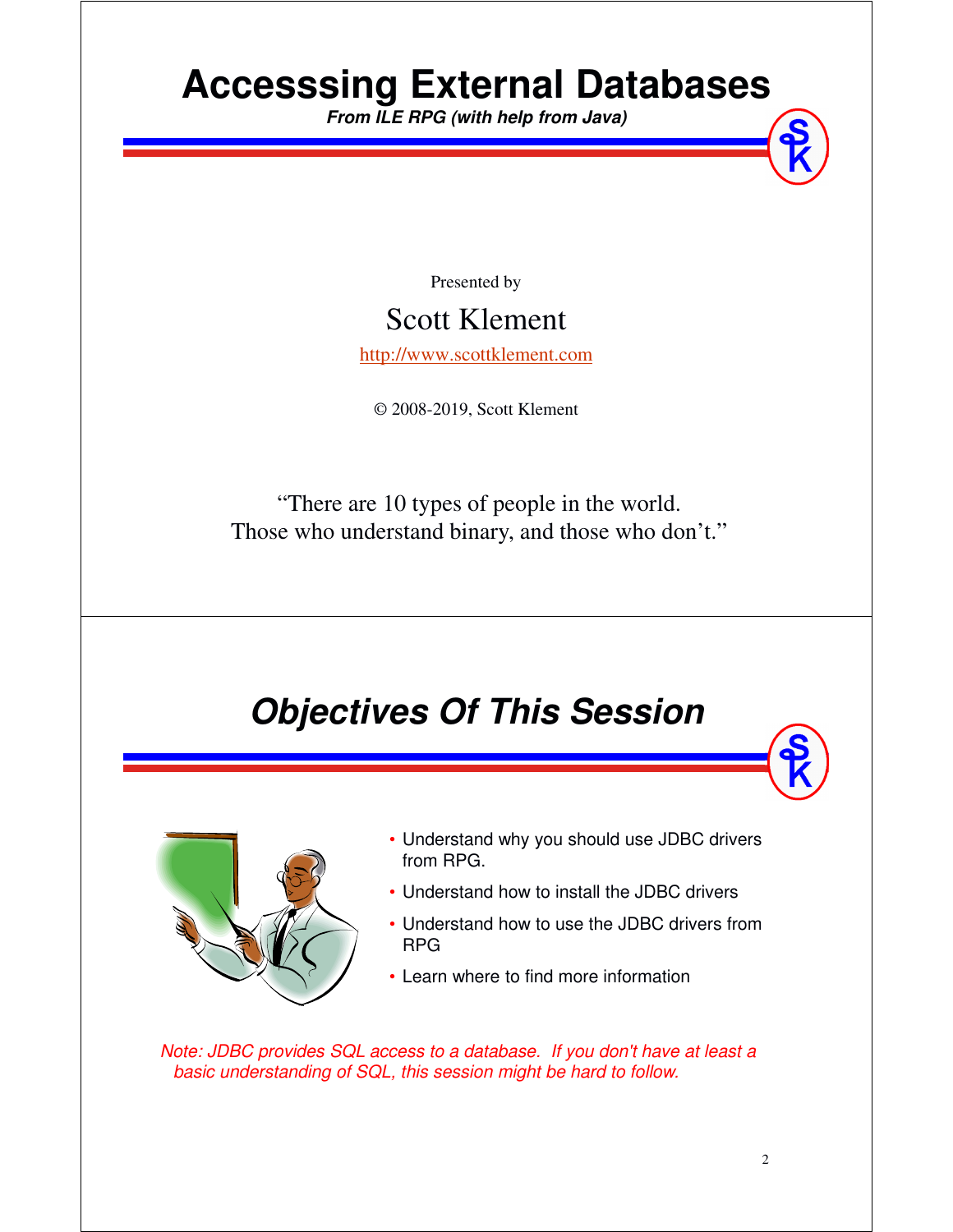### *A Solution to a Problem*

- Virtually all businesses today use more than one computer platform. Unlike 20 years ago, no company is "AS/400 only".
- A Windows programmer can access any database on any platform
	- Database manufacturer provides a "driver"
	- Install driver into ODBC framework to enable programs to access the database.
- Few database manufacturers make drivers for IBM i
	- Market is too small?
	- RPG programmers haven't expressed enough interest?
- Manufacturers make drivers for Java and Java runs on any platform!
- RPG can call Java methods directly on V5R1 and later.
	- So RPG can use Java's drivers enabling access to just about any database on the market!



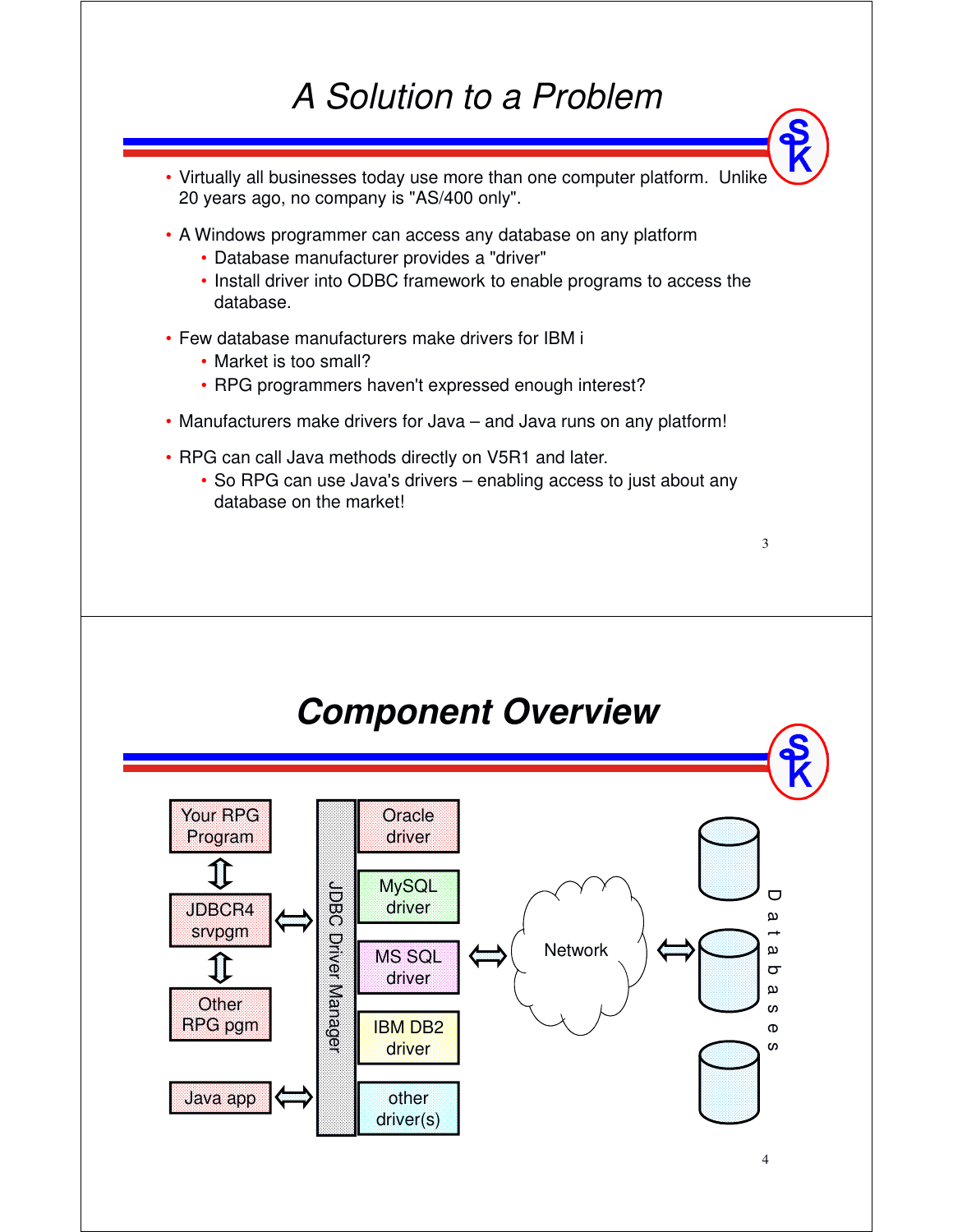### *JDBC Drivers Provide*

- JDBC = Java Data Base Connectivity
- Provide a means for Java (and RPG!) code to access a database
- Access is done through SQL statements
- SQL statements can do most anything:
	- Read data bases (SELECT statement)
	- Update (UPDATE statement)
	- Add new records (INSERT statement)
	- Create new databases, tables, indexes, views (CREATE statements)
	- Etc.
- This is done through calls to the JDBC drivers (not via RPG's normal "embedded SQL preprocessor").
- Scott has provided JDBCR4, an RPG wrapper to simplify calling JDBC.

### **Drivers You Can Use**

- Driver must be "type 4", which means it's pure Java
	- Other drivers work by calling a Windows DLL, which will not work.
	- Type 4 is pure Java so will run on all platforms.

Oracle refers to their Type 4 driver as a "thin" driver.

MySQL refers to theirs as "Connector/J".

*Note: Although this presentation gives examples for MS SQL Server, Oracle, MySQL and IBM DB2, it should work with any database, as long as you can find a type 4 driver and figure out the correct connection string.*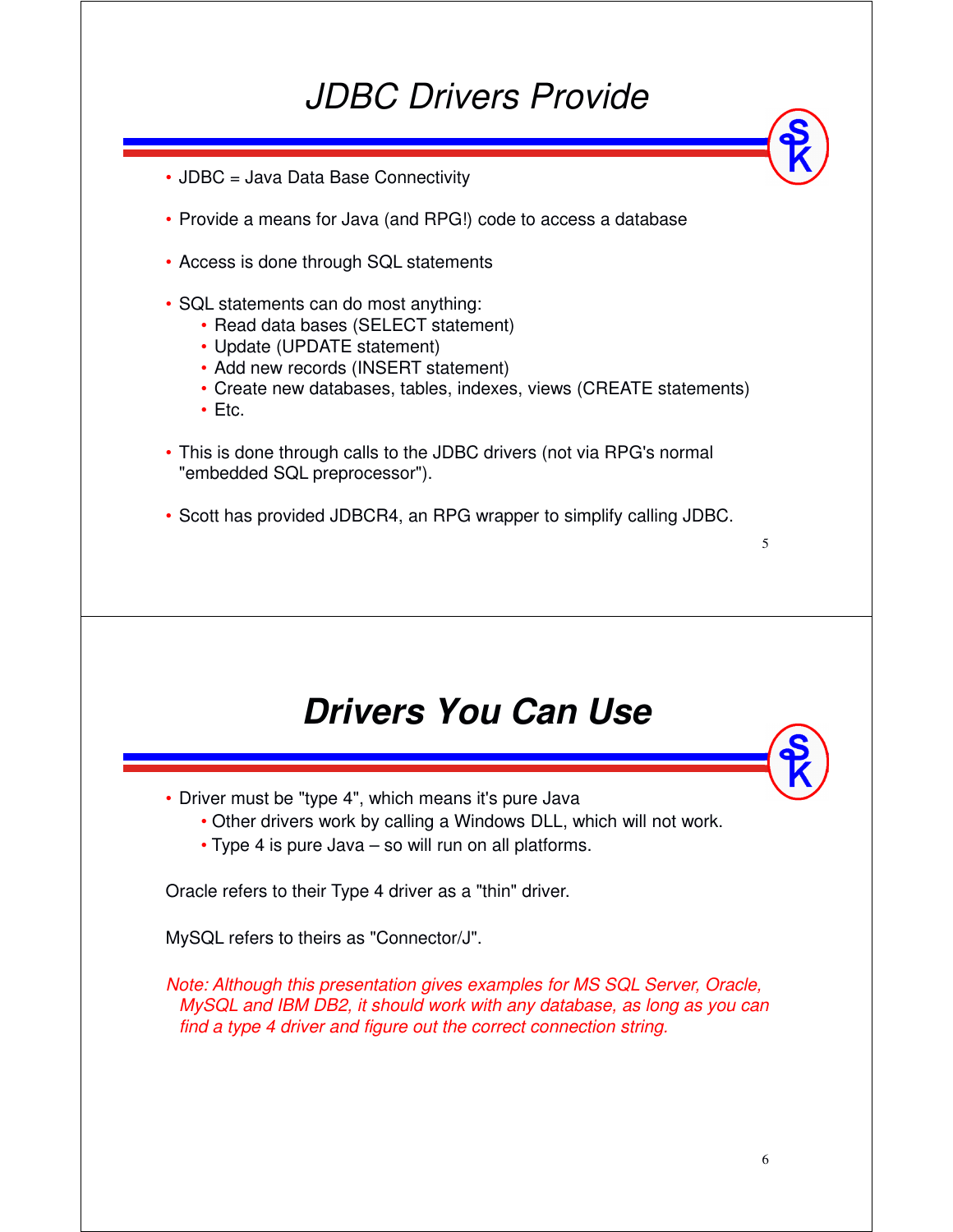### *Install Into Your System i*

- • JDBC type 4 drivers are Java classes. They are almost always packaged in a JAR file.
- • The vendor often puts the JAR file inside a ZIP or EXE file along with other stuff such as documentation, the license agreement, etc.
- 1. Download/Unzip/Install the vendor's package on your PC.
- 2. Upload the JAR file (or files) to the IFS on your System i.
	- MySQL: mysql-connector-java-3.1.12-bin.jar
	- Oracle: ojdbc14.jar
	- SQL Server: jtds-1.2.5.jar
	- IBM DB2 for i: jt400.jar
	- IBM DB2: db2jcc.jar
- 3. Add the JAR file (using the full IFS path name) to your CLASSPATH.
- 4. When RPG calls Java, the Java database manager will use the CLASSPATH to find the driver.

### *Example of Installing JDBC driver*

• Create an IFS folder to store my JDBC drivers.

```
CRTDIR DIR('/java') DTAAUT(*RX) OBJAUT(*NONE)
```

```
CRTDIR DIR('/java/jdbc') DTAAUT(*RX) OBJAUT(*NONE)
```
- Download the SQL server driver for jTDS (highly recommended over Microsoft's own driver -- download links are at the end of the presentation)
- Under Windows double-click the .ZIP to unzip it. Tell it to unzip to the C:\JTDS folder.
- Use FTP in BINARY mode to copy the jtds-1.2.5.jar file from the  $c:\J$ *x*rps folder to the **/java/jdbc** folder in my IFS.
- Set my CLASSPATH as follows:

**ADDENVVAR ENVVAR(CLASSPATH) VALUE('/java/jdbc/jdts-1.2.5.jar')**

•**CLASSPATH must be set before JVM is loaded.**

•**Do it after a fresh sign off/on.**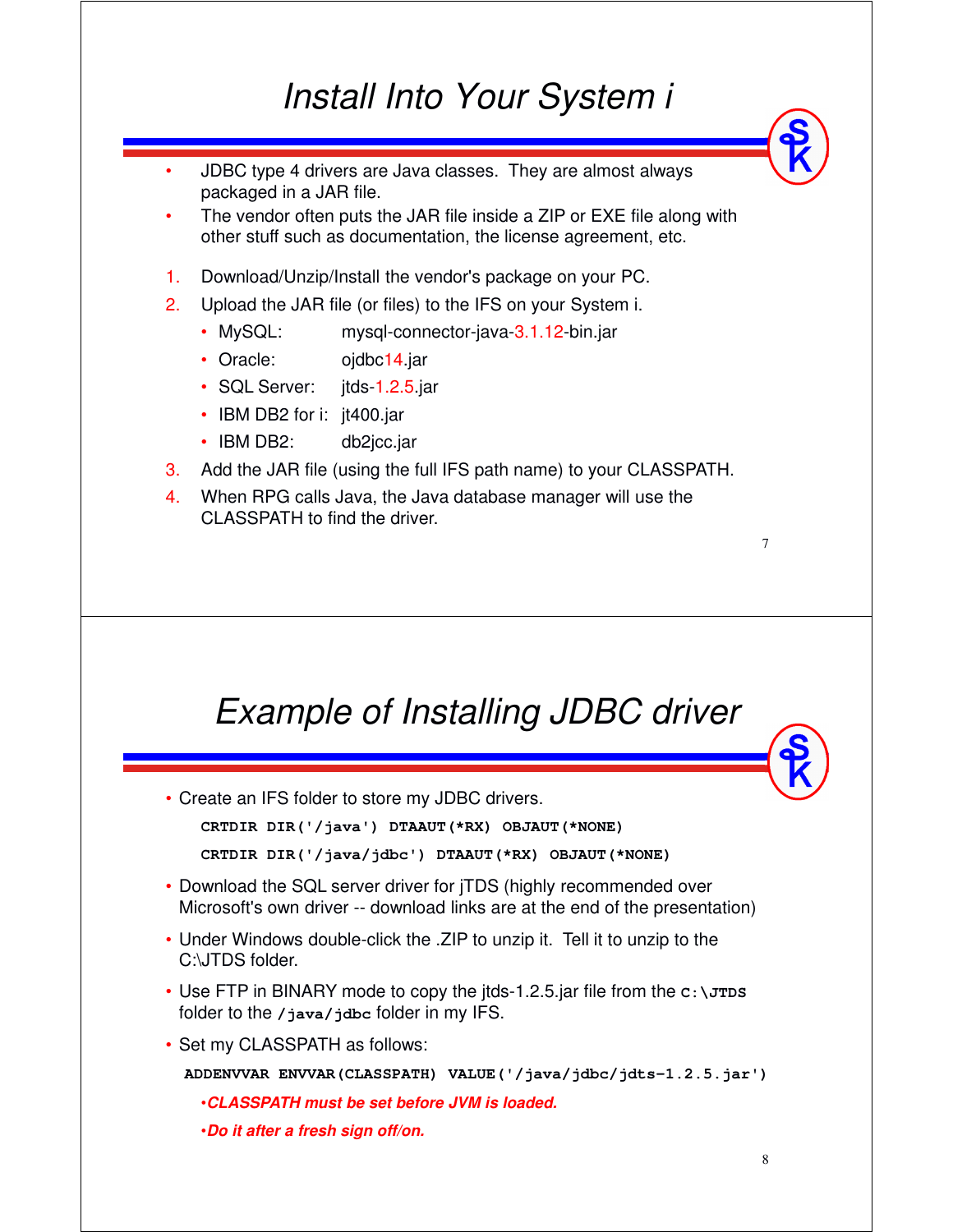### *Needed Information*

#### *Information You'll Need:*

| • Fully-qualified Java class name of driver. |                                                             |  |  |  |
|----------------------------------------------|-------------------------------------------------------------|--|--|--|
|                                              | SQL Server: net.sourceforge.jtds.jdbc.Driver                |  |  |  |
| Oracle:                                      | oracle.jdbc.OracleDriver                                    |  |  |  |
| MySQL:                                       | com.mysql.jdbc.Driver                                       |  |  |  |
| DB2 for i:                                   | com.ibm.as400.access.AS400JDBCDriver                        |  |  |  |
| Other DB2:                                   | com.ibm.db2.jcc.DB2Driver                                   |  |  |  |
| • Connection String                          |                                                             |  |  |  |
|                                              | SQL Server: jdbc:jtds:sqlserver://myserver.example.com:1433 |  |  |  |
|                                              | $\blacksquare$                                              |  |  |  |

| Oracle:    | idbc:oracle:thin:@myserver.example.com:1521:myDataBase |  |  |
|------------|--------------------------------------------------------|--|--|
| MySOL:     | jdbc:mysql://myserver.example.com/myDataBase           |  |  |
| DB2 for i: | idbc:as400://myserver.example.com                      |  |  |
| Other DB2: | idbc:db2://myserver.example.com:50000/myDataBase       |  |  |
|            |                                                        |  |  |

#### • Any needed properties

- Usually a username & password.
- Sometimes other attributes (\*SYS vs \*SQL, How errors are reported, etc.)

### *Getting Needed Info for Other Drivers*

*If you need to use a different JDBC driver than the ones I've listed here, how do you know what the class name and connection string should be?*

*The easiest solution is to look at sample Java code that uses the driver. This'll be included in the driver's documentation, or else by searching the web.* 

*Class name can be found in a statement like one of these:*



*The connection string will be in a DriverManager.getConnection call:*

**conn = DriverManager.getConnection("jdbc:db2://example.com:50000/phonedb" . . .**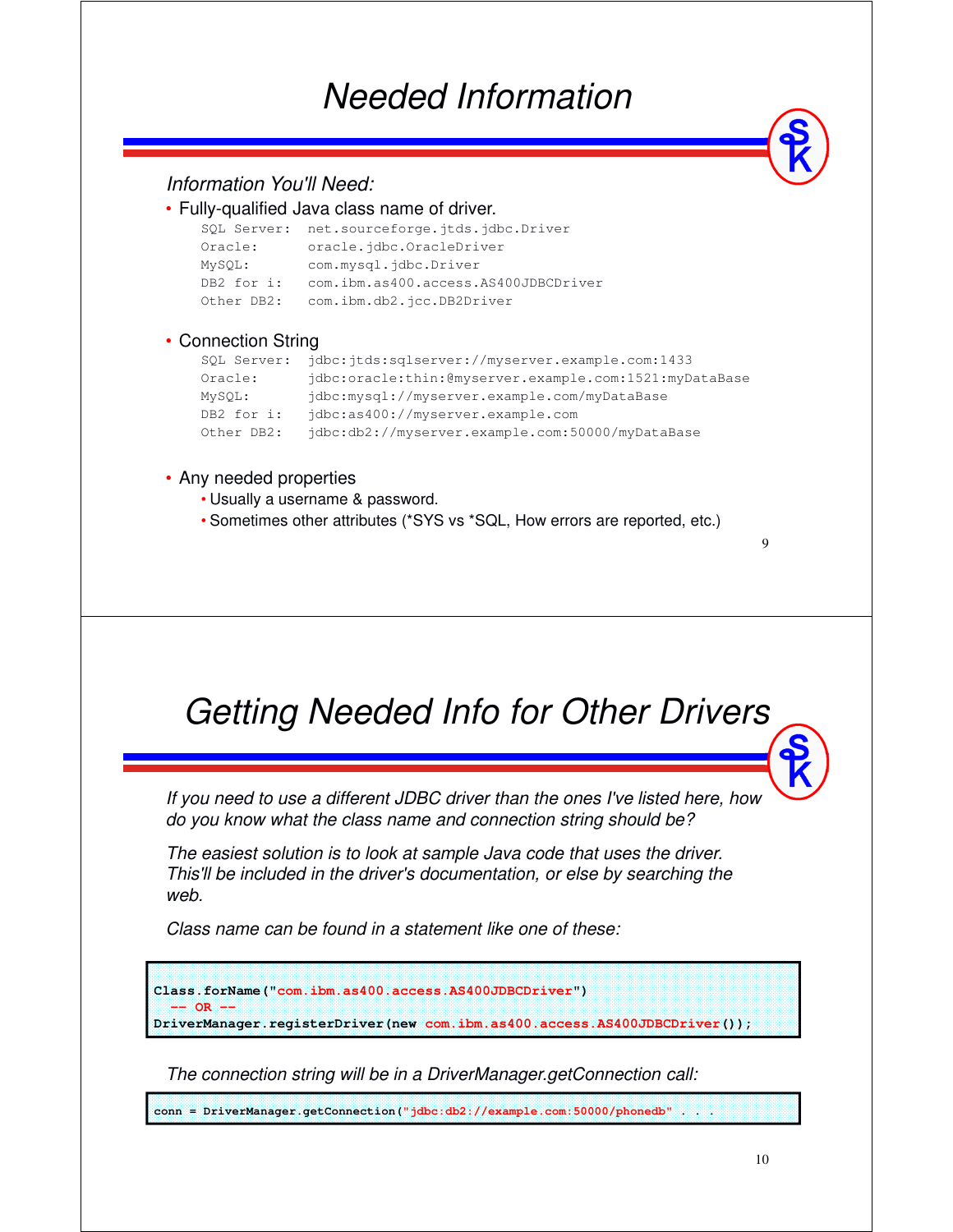### *Introducing JDBCR4*

- JDBCR4 is an RPG service program that Scott wrote to simplify the task of calling JDBC from RPG.
- It was originally written for articles about JDBC in the System iNetwork Programming Tips newsletter.
- Links to the articles where you can download the code (for free) are provided at the end of this presentation.
- The RPG sample code in this article will use this service program.
- You could certainly call the Java methods without using this service program (but why??)
	- Write your own prototypes
	- Write your own routines to convert between Java & RPG data types.



*JDBC\_Connect() connects to a database w/userid & password.*

- *First parameter is the Java class name of the JDBC driver to load*
- *Second parameter is the connection string.*
- *Last two parameters are the user name & password.*

| /copy JDBC H                    |                                                       |                                                                                                                                               |                                                                                                  |
|---------------------------------|-------------------------------------------------------|-----------------------------------------------------------------------------------------------------------------------------------------------|--------------------------------------------------------------------------------------------------|
| D userid                        | æ                                                     | 50a                                                                                                                                           |                                                                                                  |
| D passwrd                       | æ.                                                    | 50a                                                                                                                                           |                                                                                                  |
| D conn<br>92                    | 33<br>userid $=$ 'klemscot';<br>$passwrd = 'bigboy';$ | like (Connection)                                                                                                                             | To connect to a<br>different type of<br>database, provide<br>the correct class<br>and connection |
|                                 |                                                       | conn = JDBC Connect ( 'com.mysql.jdbc.Driver'<br>: 'jdbc:mysql://myserver.example.com/myDataBase'<br>: %trim(userid)<br>: $%trim(passwrd)$ ); | string.                                                                                          |
| if $(conn = *NULL)$ ;<br>endif; | // show message to user.                              | errorMsq = 'Unable to connect to MYSQL database!';                                                                                            |                                                                                                  |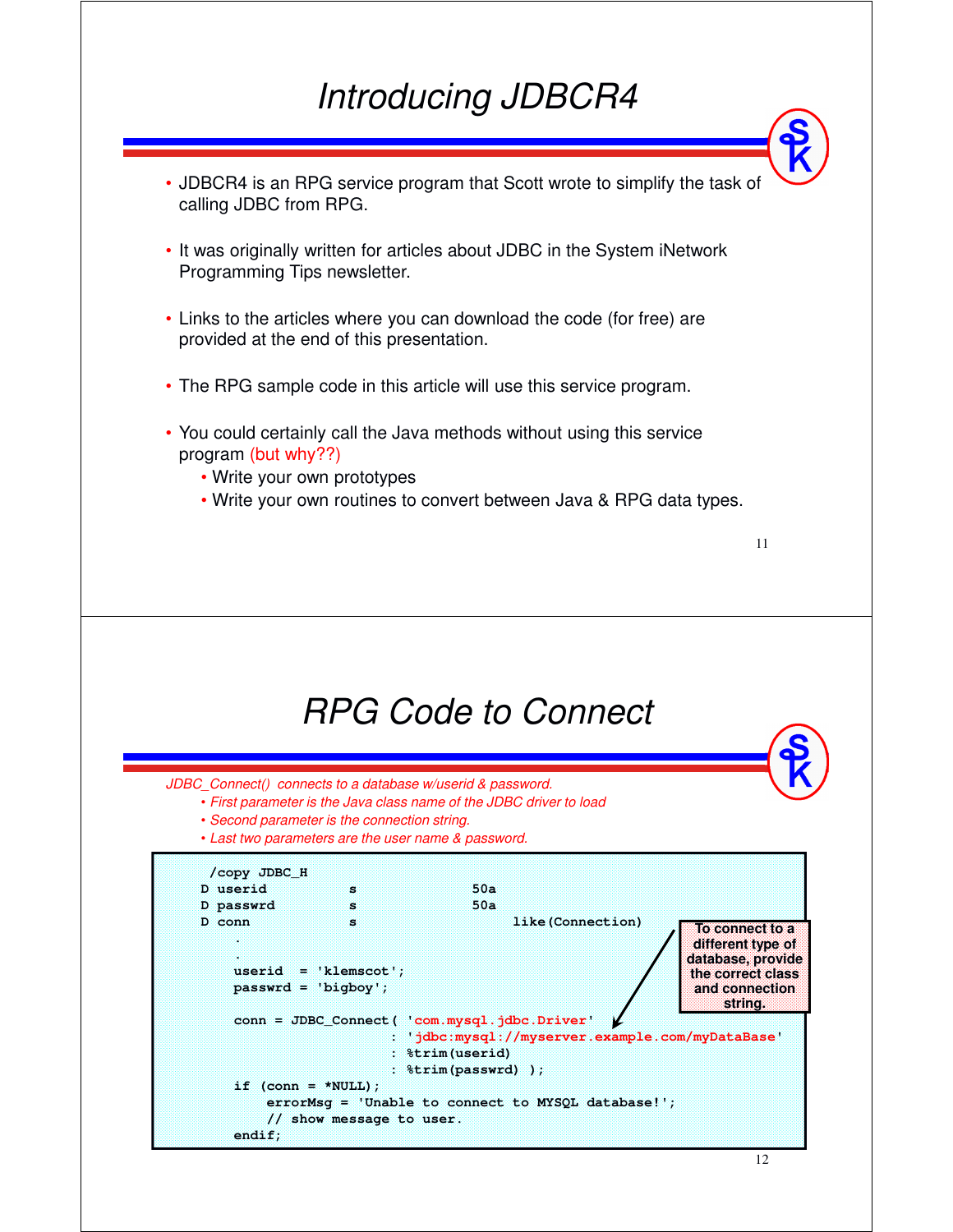### *Fixed Format RPG*

*If you like, you can also used fixed-format RPG – use EVAL or CALLP statements.*

```
D userid s 50a
D passwrd s 50a
D conn s like (Connection)
.
.
C eval userid = 'klemscot'
C eval Passwrd = 'bigboy'
C eval conn = JDBC_Connect(
c'com.mysql.jdbc.Driver'
c : 'jdbc:mysql://myserver.example'
c + '.com/myDataBase'
c : %trim(userid): %trim(passwrd))
c if conn = *null
c eval errorMsg = 'Connect failed'
C*** show message to user
c endif
```
13

### *RPG Connect w/Properties*

```
/copy JDBC_H
D userid s 50a 
D passwrd s 50a
D conn s s like (Connection)
D prop s s and set of \mathbf{B} s and \mathbf{B} are \mathbf{B} s and \mathbf{B} are \mathbf{B} and \mathbf{B} are \mathbf{B} and \mathbf{B} are \mathbf{B} and \mathbf{B} are \mathbf{B} and \mathbf{B} are \mathbf{B} and \mathbf{B} are \mathbf{B} and userid = 'klemscot';
    passwrd = 'bigboy';
    prop = JDBC_Properties();
    JDBC_setProp(prop: 'user' : %trim(userid) );
    JDBC_setProp(prop: 'password' : %trim(passwrd));
    JDBC_setProp(prop: 'connectTimeout': '60' );
    conn = JDBC_ConnProp( 'com.mysql.jdbc.Driver'
                           : 'jdbc:mysql://myserver.example.com/myDataBase'
                           : prop);
    if (conn = *NULL);
         errorMsg = 'Unable to connect to MYSQL database!';
         // show message to user.
    endif; 
    JDBC_freeProp(prop);
```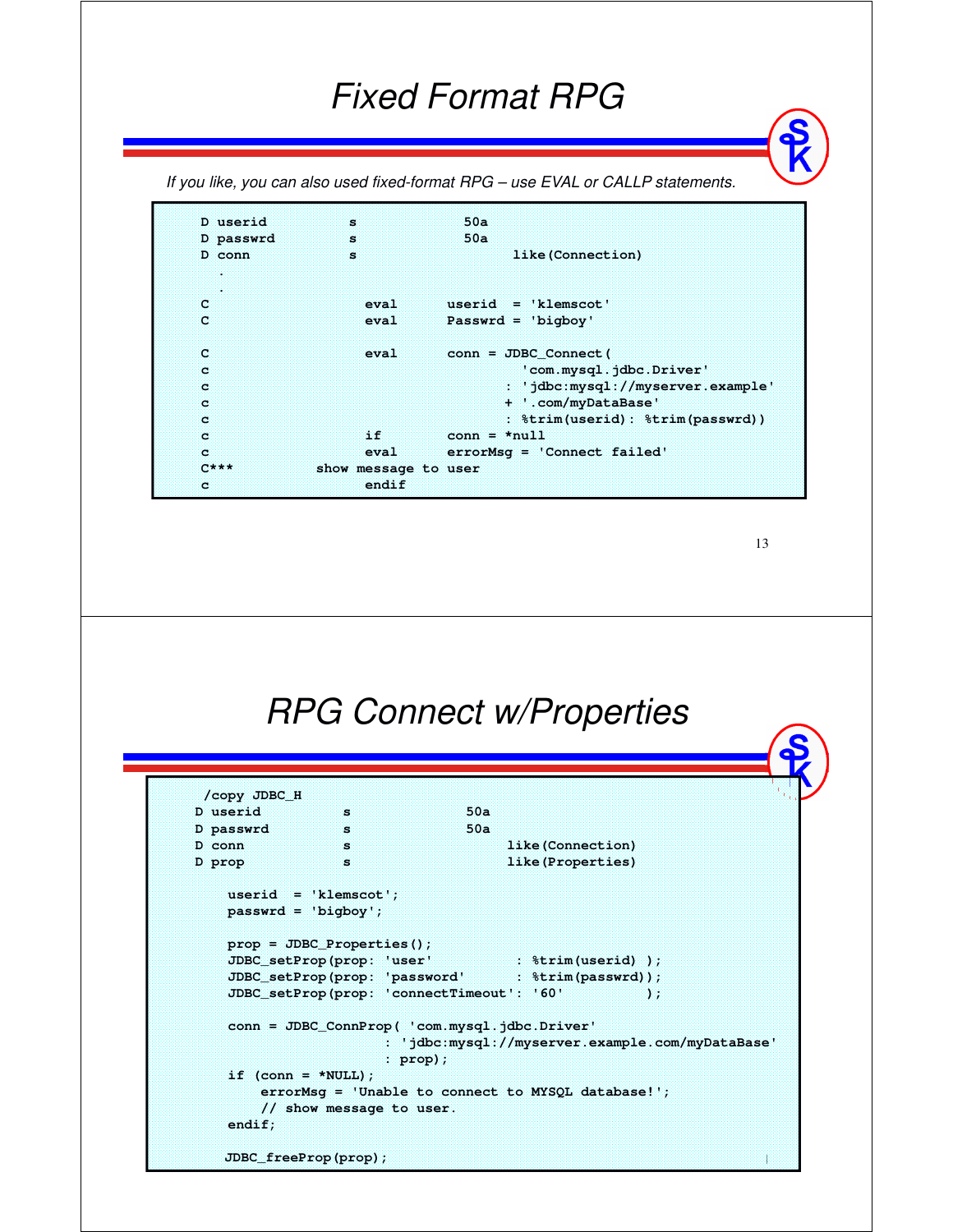### *Another Properties Example*

```
D conn s like (Connection)
D prop s s like(Properties)
 /free
   prop = JDBC_Properties();
   JDBC_setProp(prop: 'user' : 'klemscot' );
   JDBC_setProp(prop: 'password': 'bigboy' );
   JDBC_setProp(prop: 'prompt' : 'false' );
   JDBC_setProp(prop: 'errors' : 'full' );
   JDBC_setProp(prop: 'naming' : 'system' );
   JDBC_setProp(prop: 'libraries':'*LIBL,ISNMAG');
   conn = JDBC_ConnProp( 'com.ibm.as400.access.AS400JDBCDriver'
                     : 'jdbc:as400://localhost'
                     : prop );
   JDBC_freeProp(prop);
   if (conn = *NULL);return;
   endif;
```
#### 16 *Types of Java SQL Statements* • Immediate Statements SQL string is interpreted by database, and then run immediately. • Prepared Statements SQL string is "compiled" by database. Statement can then be run multiple times without re-compiling. You can fill-in placeholders with values before statement is run. • Callable statements Very much like a prepared statement, except that it calls a stored procedure. *---- types of statements used with the above methods ----* • "Query" Statements Statements that return a "Result Set" (very much like a cursor, except it contains meta-information about columns in the result set.) • "Update" Statements Statements that do not return a result set. Name is not quite accurate, you can use this for anything that doesn't return a result set, including DDL, INSERT, UPDATE, etc. • "Call" Statements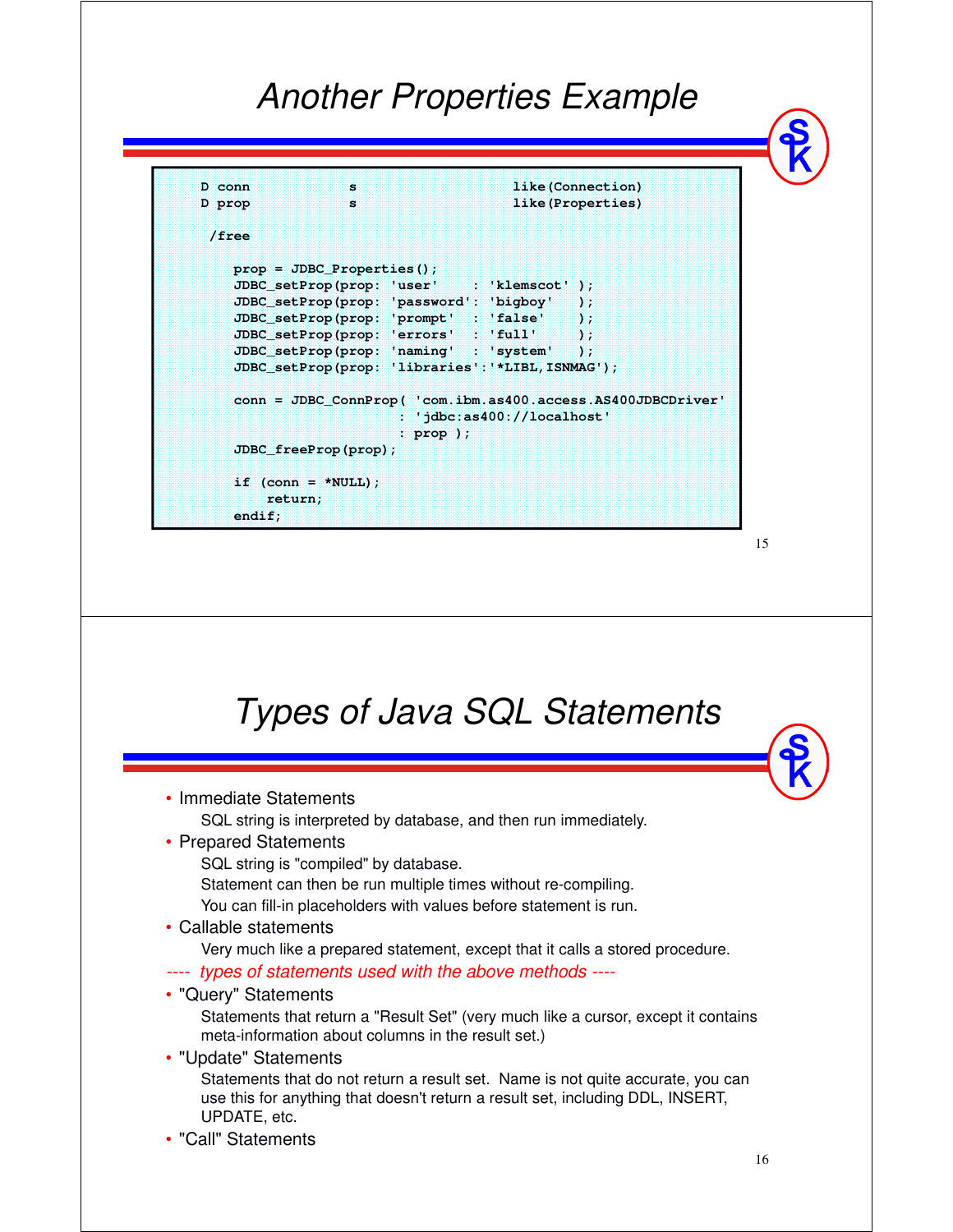### *Routines For Immediate Statements*

• JDBC\_ExecUpd( connection : sql statement string ) Run an "update" statement (one that does not return a result set). Wrapper for the Java executeUpdate() method.

Returns the number of rows affected or 0 for statements that don't affect rows (such as "create table") or -1 if an error occurs.

• JDBC\_ExecQry( connection : sql statement string ) Run a "query" statement (one that returns a result set). Wrapper for the Java executeQuery() method.

Returns a ResultSet object. (like a cursor – used to retrieve results of statement) Or \*NULL if an error occurs.

17

### *Immediate "Update" Example*

| rc = JDBC ExecUpd( conn : 'Create Table Item Information' |                         |                                |                                         |
|-----------------------------------------------------------|-------------------------|--------------------------------|-----------------------------------------|
|                                                           | $+$ $\cdots$ ( $\cdots$ |                                |                                         |
|                                                           |                         |                                | + ItemNo Dec(5,0) Not Null,             |
|                                                           |                         |                                | + ' Count Int Not Null, '               |
|                                                           |                         |                                |                                         |
|                                                           |                         |                                | + ' Default CURRENT TIMESTAMP, '        |
|                                                           |                         |                                | + LastSold Date Default Null,           |
|                                                           |                         |                                | + ' TimeTest Time Default Null, '       |
|                                                           |                         |                                | + Price Dec(7,2) Not Null, '            |
|                                                           |                         |                                | + ' Description VarChar (25) not Null ' |
|                                                           |                         | $\cdots$ ) $\cdots$ ) $\cdots$ |                                         |
| if $(rc < 0)$ ;                                           |                         |                                |                                         |
| $ErrMsq = 'Unable$ to CREATE table';                      |                         |                                |                                         |
| // show error message to user                             |                         |                                |                                         |

*NOTE: SQL Statements should be in the syntax of the target database. This lets you take advantage of any extensions they have to the SQL standard. JDBC does have a tool called "escaping" that can help make your statements databaseneutral. See links at the end of this talk for more about escaping.*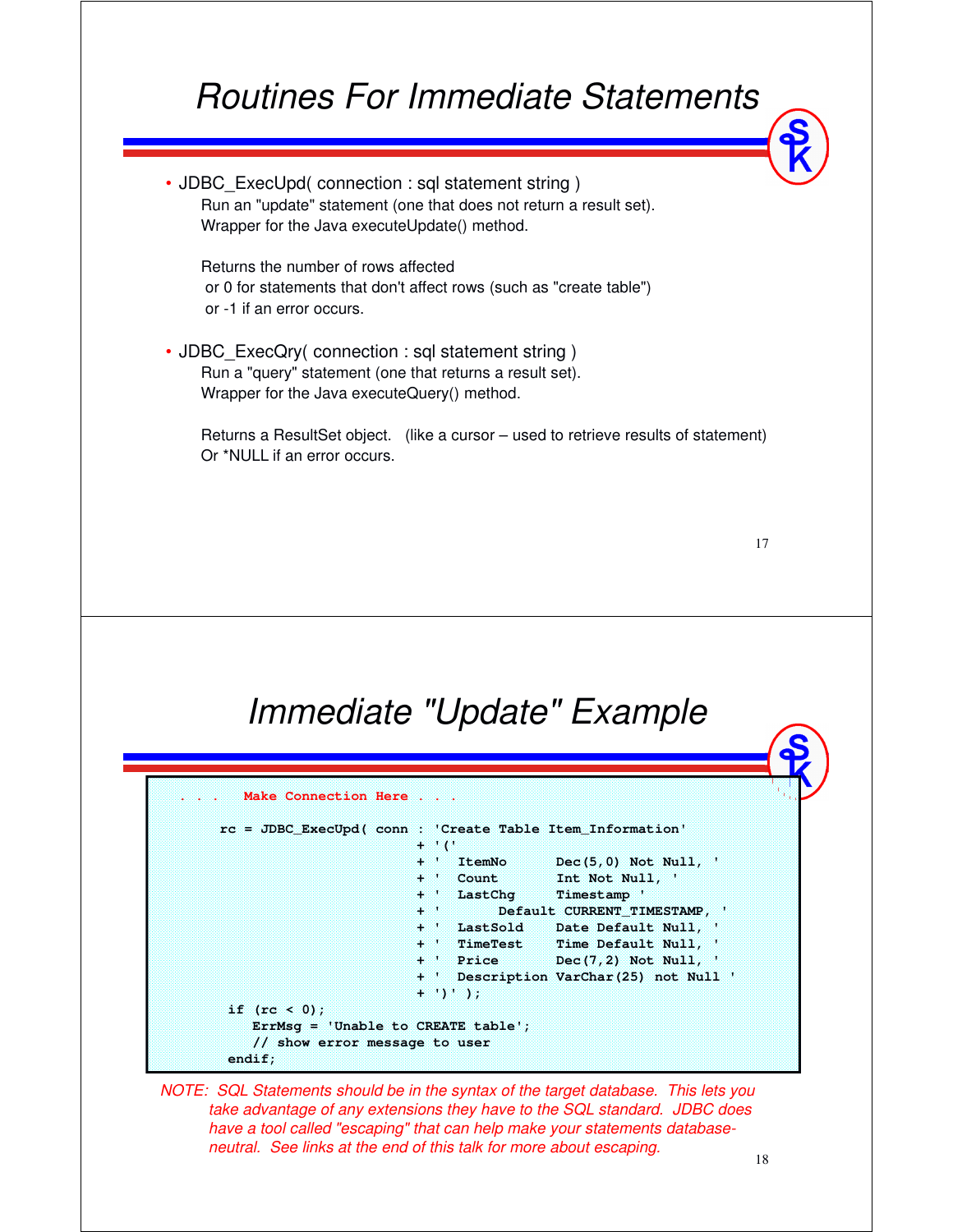### *Working With a Result Set*



**from Employee\_Master + order by Department' );**

> Java will convert columns to character, as needed. You can use RPG to convert it back, as needed.

**. . . Print Dept, EmpNo, Name or whatever here . . .**

**ErrMsg = 'Error running SELECT statement';**

**// show error message to user**

**Dept = JDBC\_getCol(ResSet: 1); EmpNo = %int(JDBC\_getCol(ResSet: 2)); Name = JDBC\_getCol(ResSet: 3);**

**enddo;**

**endif;**

**JDBC\_freeResult(ResSet);**

**dow JDBC\_nextRow(ResSet);**

**if (ResSet = \*null);**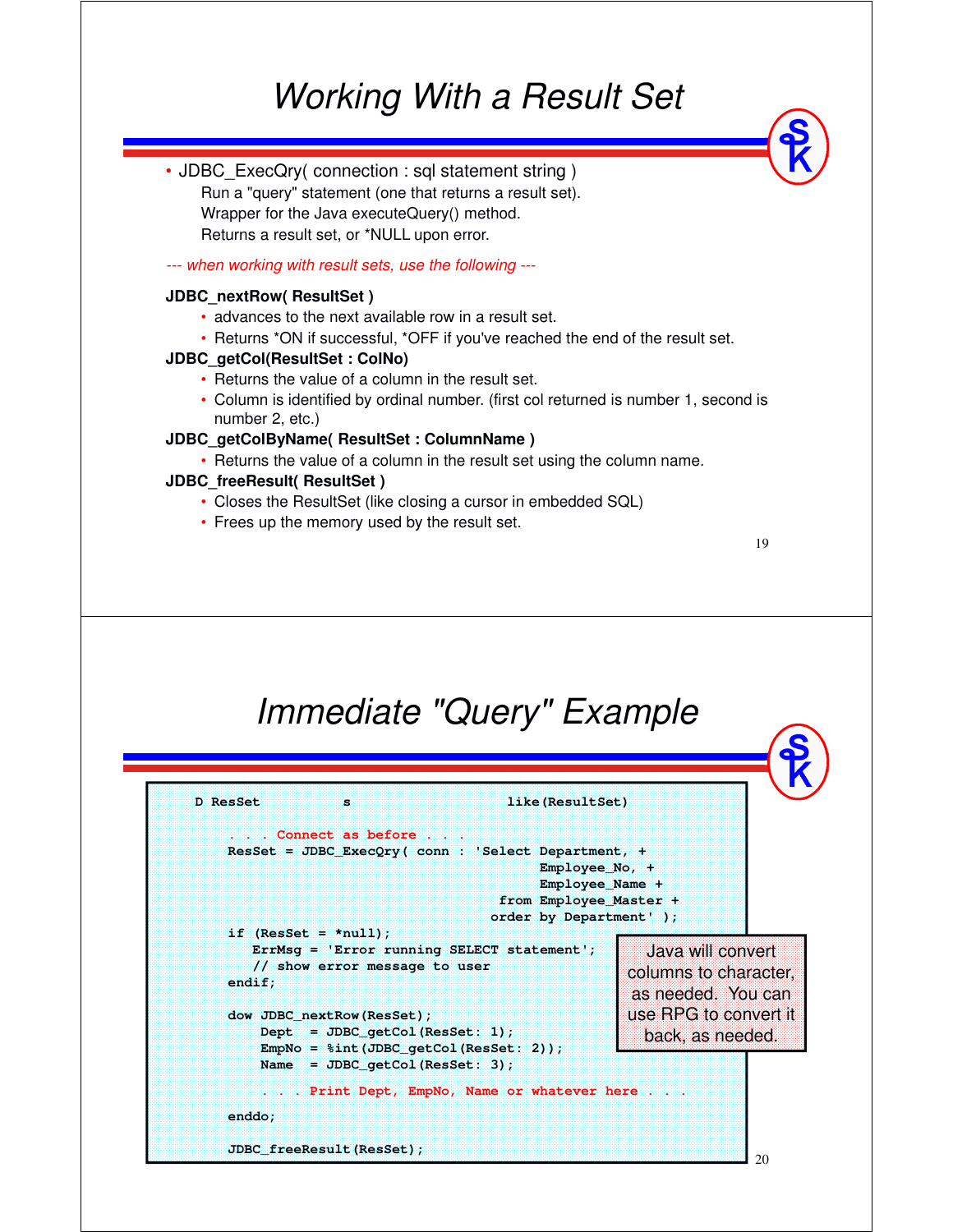### *Prepared Statements*

- JDBC\_PrepStmt( connection : SQL statement string )
	- Returns a PreparedStatement Java object for the given SQL statement.
	- It "prepares" the SQL statement.
	- I like to think of this as "compiling" the statement, so that the code in the statement can be run again and again quickly.
	- Placeholders (called "parameter markers") can represent variable values, letting you re-run a statement without having to prepare a new statement.
	- The "parameter markers" also help you avoid "SQL Injection Attacks"

#### JDBC\_ExecPrepUpd( PreparedStatement )

- Runs a prepared statement that does not return a result set.
- JDBC\_ExecPrepQry( PreparedStatement )
	- Runs a prepared statement that returns a result set

#### JDBC\_FreePrepStmt( PreparedStatement )

• Frees up the memory used by a Prepared Statement

### *Prepared Statement Query*

21

22

#### **D Stmt s like(PreparedStatement) D ResSet s like(ResultSet) . . . Connect as before . . . Stmt = JDBC\_PrepStmt( conn : 'Select Department, + Employee\_No, + Employee\_Name + from Employee\_Master + order by Department' ); if ( stmt = \*null ); // error occurred endif ResSet = JDBC\_ExecPrepQry( Stmt ); if (ResSet = \*null); // error occurred. endif; . . . Read the Result Set The Same Way You Did with an immediate statement . . . JDBC\_freeResult( ResSet ); JDBC\_freePrepStmt( stmt );**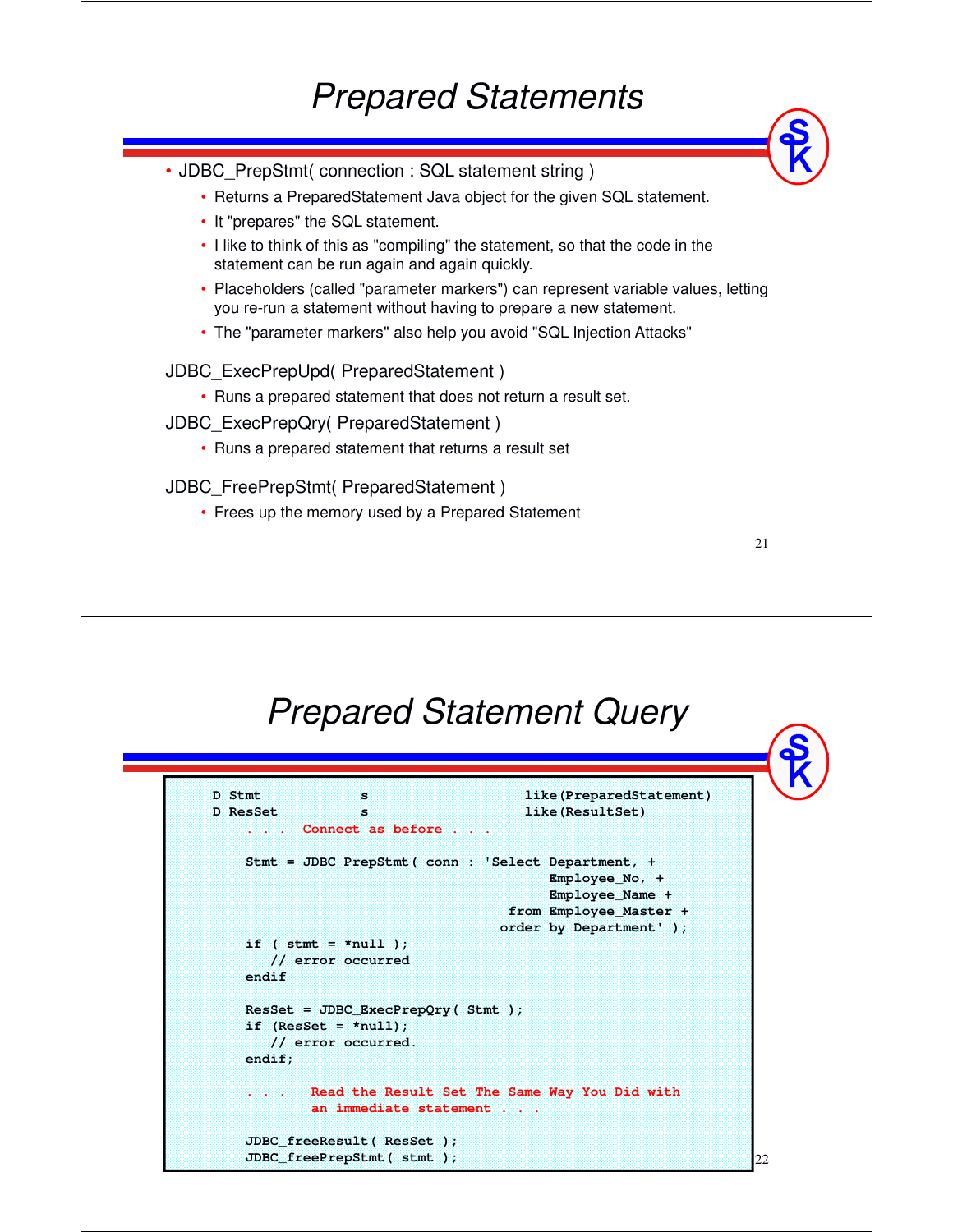### *Parameter Markers*

You place a ? where you want data inserted. Then you number the markers from left to right, and set them by number by calling the following routines:

- JDBC\_setString( stmt : parameter number : 'String Value');
- JDBC\_setInt( stmt : parameter number : integer value );
- JDBC\_setDouble( stmt : parameter number : floating point value );
- JDBC\_setDecimal( stmt : parameter number : decimal number );
- JDBC\_setDate( stmt : parameter number : date field );
- JDBC\_setTime( stmt : parameter number : time field );
- JDBC\_setTimestamp( stmt : parameter number : timestamp field );

23

24

### *Parameter Marker Example*

```
Stmt = JDBC_PrepStmt( conn : 'Select Department, + 
                                     Employee_Name +
                                from Employee_Master +
                               where Employee_No=?' );
if ( stmt = *null );
  // error occurred
endif
EmpNo = 1234;
JDBC_SetInt( stmt: 1: EmpNo );
ResSet = JDBC_ExecPrepQry( Stmt );
if (ResSet = *null);
  // error occurred.
endif;
       Read the Result Set The Same Way You Did with
        an immediate statement . . .
JDBC_freeResult( ResSet );
JDBC_freePrepStmt( stmt );
```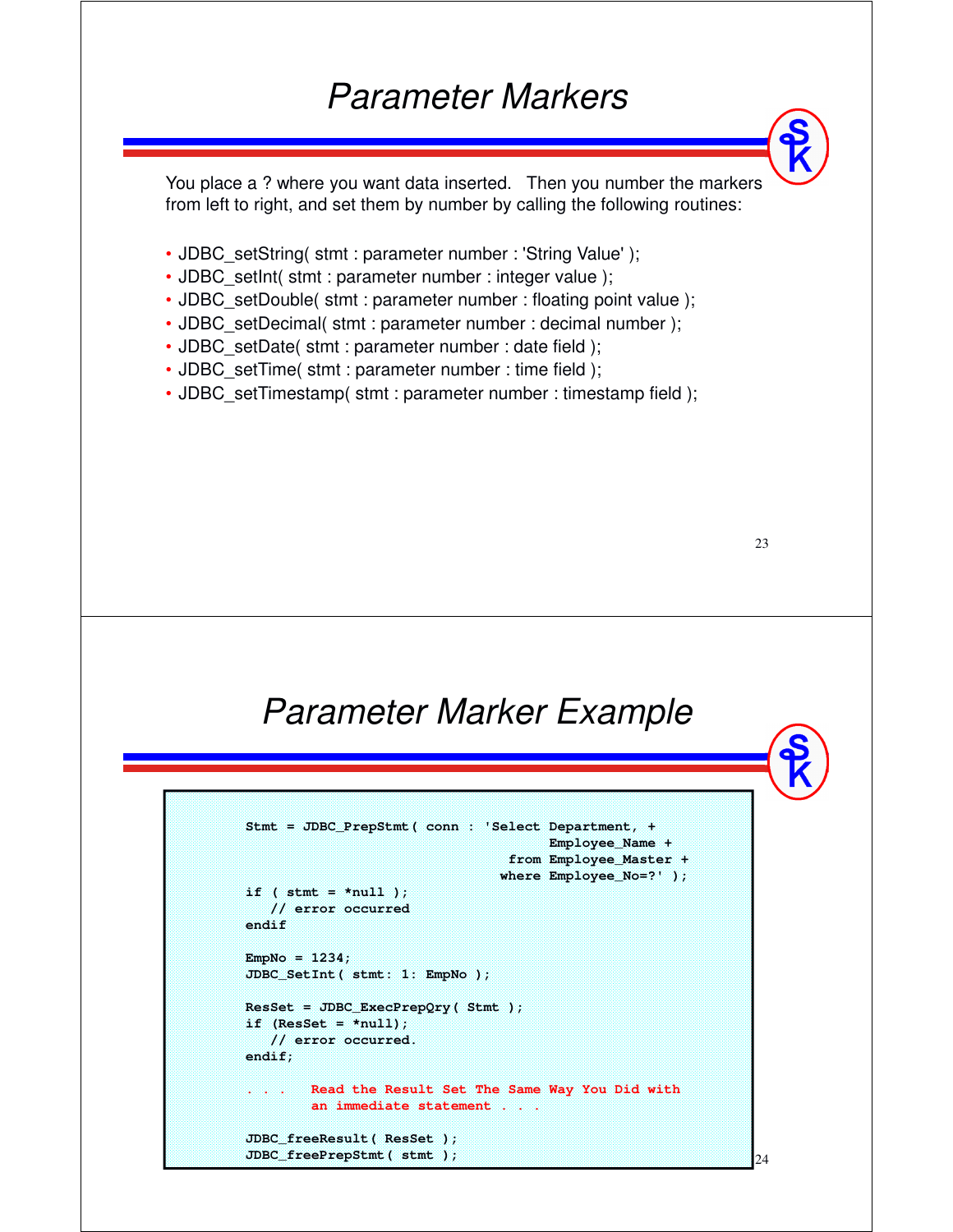### *Prepared Statement Insert*

25 **Stmt = JDBC\_PrepStmt( conn : 'Insert Into Employee\_Master + (Employee\_No, + Employee\_Name, + Department ) + Values (?, ?, ?)' ); if ( stmt = \*null ); // error occurred endif JDBC\_setInt ( stmt: 1: 4321 ); JDBC\_setString( stmt: 2: 'Klement, Scott C.'); JDBC\_setString( stmt: 3: 'IT' ); if JDBC\_execPrepUpd( stmt ) < 0; // Insert Failed. endif; EmpNo = 4322; Name = 'John Q. Public'; Dept = 'AP'; JDBC\_setInt( stmt: 1: EmpNo ); JDBC\_setString( stmt: 2: Name ); JDBC\_setString( stmt: 3: Dept ); JDBC\_execPrepUpd( stmt );** You can use literals, constants or values

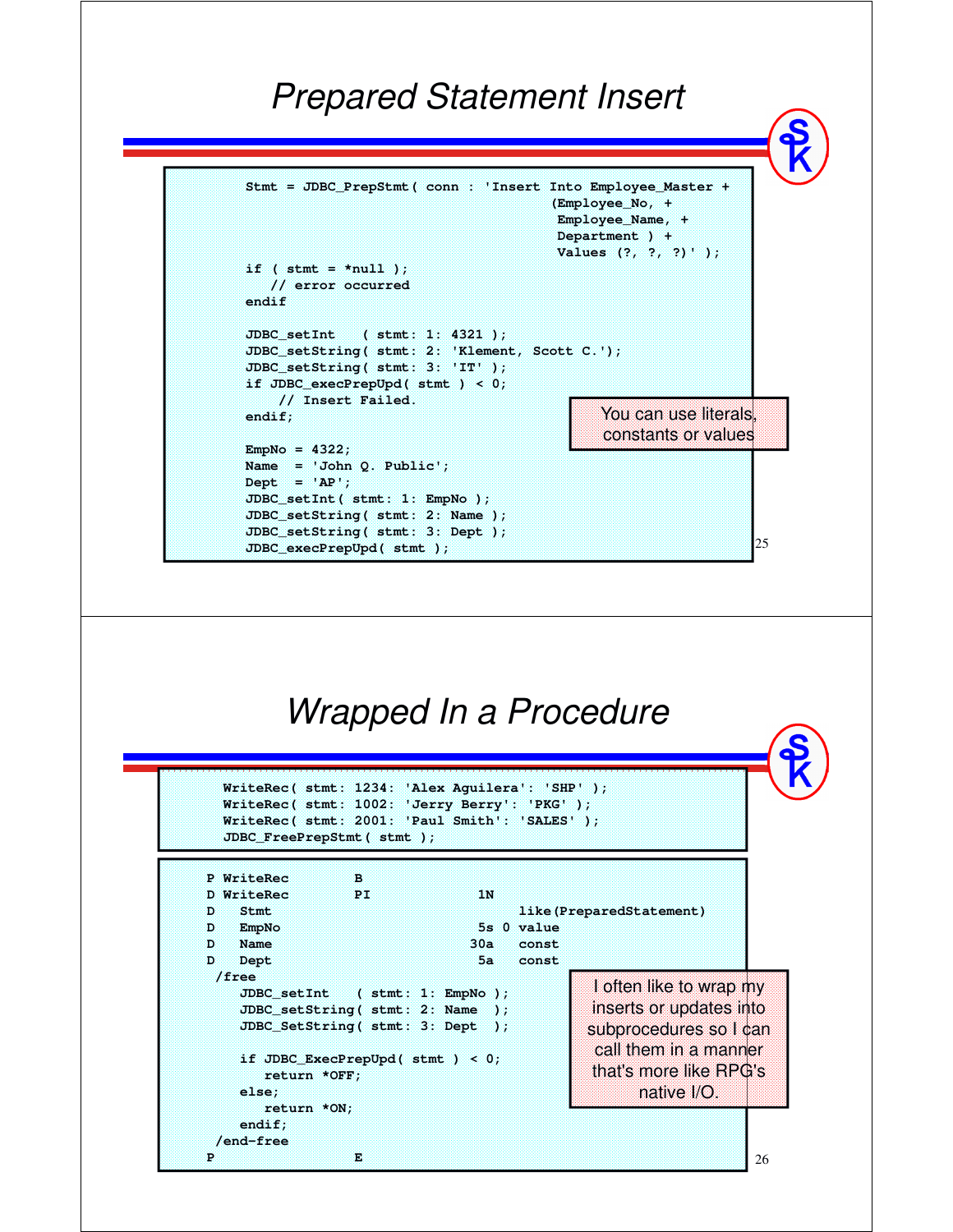### *Running Callable Statements*

Callable statements are very much like Prepared Statements that return result sets. The only real difference is that they call routines instead of accessing databases.

Like all SQL executed through JDBC, the syntax of the SQL statements varies from one platform to the next.

- JDBC\_PrepCall( Connection : Call Statement String ) Prepares a callable statement.
- JDBC\_RegisterOutParameter( CallableStatement: Parm No: DataType ) Notifies JDBC that one of the parameters will be used to return data from the stored procedure. By default, all parameters are input only.
- JDBC\_ExecCall( CallableStatement ) Execute a callable statement
- JDBC\_FreeCallStmt( CallableStatement ) Free up the memory used by a callable statement.

27

### *Results from Callable Statements*

Stored procedures can return an update count (like an "update" statement) or they can return one or more result sets. The return value from JDBC\_ExecCall() will be \*ON if a result set is returned, or \*OFF otherwise.

JDBC\_getUpdateCount( CallableStatement )

When no result set is returned, this gives you a count of the number of affected rows (ala executeUpdate).

#### JDBC\_getResultSet( CallableStatement )

When one (or more) result sets are returned, this gives you the result set. It returns a ResultSet object (ala executeQuery).

#### JDBC\_getMoreResults( CallableStatement )

Advances to the next result set if more than one were returned. Returns \*ON if another result set is found, \*OFF otherwise – also closes ResultSet.

JDBC\_getString(), JDBC\_getInt(), JDBC\_getShort(), JDBC\_getBoolean() Get the values of output parameters passed from the stored procedure.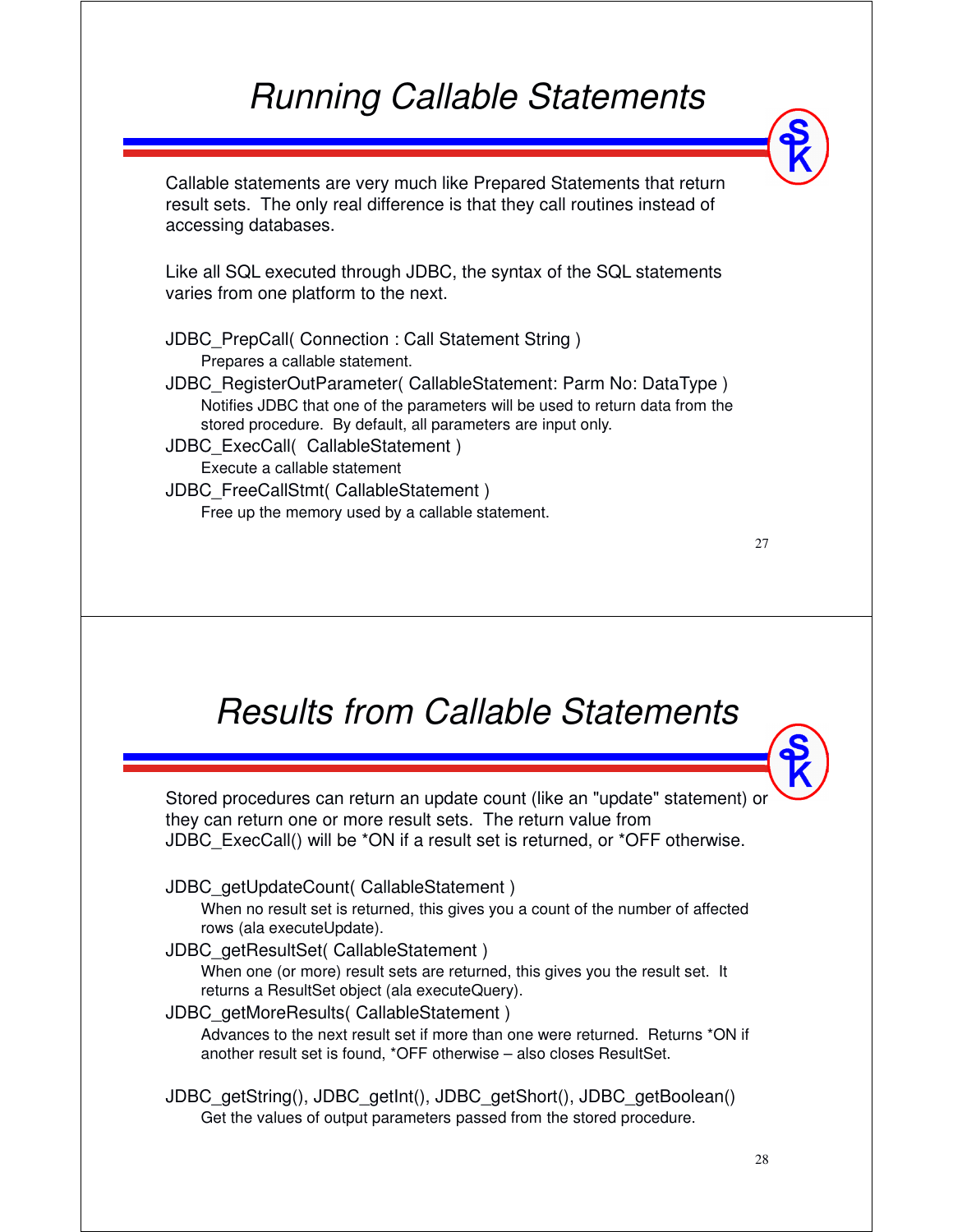### *Stored Procedure Example*

```
D stmt s and s like (CallableStatement)
D rs s s like(ResultSet)
D IsResultSet s 1n
   stmt = JDBC_PrepCall( conn
                     : 'call order_new(012001)' );
   IsResultSet = JDBC_execCall( stmt );
   dow IsResultSet;
       rs = JDBC_getResultSet( stmt );
       dow JDBC_nextRow(rs);
          field1 = JDBC_getCol(rs: 1);
          field2 = JDBC_getColByName(rs: 'SecondField');
          . . . etc . . .
       enddo;
      IsResultSet = JDBC_getMoreResults( stmt );
   enddo;
   JDBC_FreeCallStmt(stmt);
   JDBC_Close(conn);
```
### *Result Set Meta-Data* This neat feature of JDBC lets you get information about the result set that was returned from an SQL statement, such as: • *Number of columns* • *Name, Data Type, Size, Decimal Positions of each column* Useful for writing "dynamic" applications where the data that's returned might not be the same each time. • Generic report program (user feeds an SQL statement, and you print a report.) • Stored procedures that can return different result sets *TIP: WORKS GREAT FOR TESTING THE EXTERNAL STORED*

*PROCEDURES YOU'VE WRITTEN IN RPG!*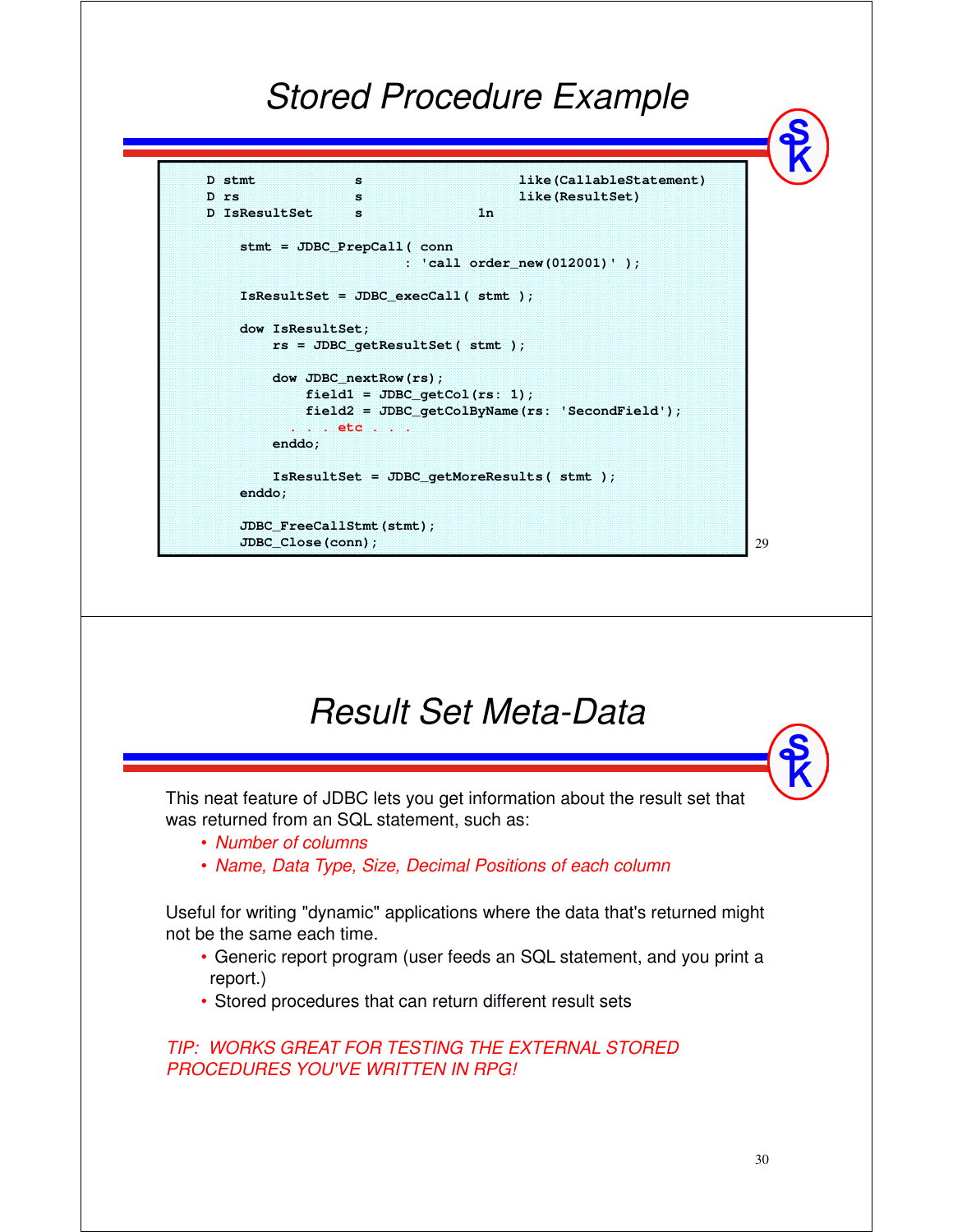### *Meta-Data Routines*

JDBC\_getMetaData( ResultSet ) Retrieve the meta data from a result set. This meta data object is used with the following routines. JDBC\_getColCount( MetaData ) Returns the number of columns in the result set. JDBC\_getColName( MetaData : Col No ) Returns the name of one of the columns in the result set.

JDBC\_getColDspSize( MetaData: Col No )

Returns the size of a column (intended for display) in the result set.

JDBC\_getColTypName( MetaData: Col No ) Returns the data type of a column in the result set.

| ٠<br>٠<br>٦      |  |
|------------------|--|
| I<br>I<br>×<br>v |  |

### *Meta-Data Example (1 of 4)*

| /copy jdbc_h                  |    |      |                                              |  |
|-------------------------------|----|------|----------------------------------------------|--|
|                               |    |      |                                              |  |
| D conn                        | 83 |      | like (Connection)                            |  |
| D prop                        | 88 |      | like (Properties)                            |  |
| D stmt                        | ×. |      | like (CallableStatement)                     |  |
| $D$ $rs$                      | 88 |      | like (ResultSet)                             |  |
| D rsmd                        | ×  |      | like (ResultSetMetaData)                     |  |
| D IsResultSet s               |    | 16   |                                              |  |
| <b>D</b> x                    | ×  | 1010 |                                              |  |
| $D$ msq                       | ×  | 52a  |                                              |  |
| /free                         |    |      |                                              |  |
| $prop = JDBC\_Properties()$ ; |    |      |                                              |  |
|                               |    |      | JDBC_setProp(prop: 'user' : 'klemscot' );    |  |
|                               |    |      | JDBC setProp(prop: 'password': 'bigboy' );   |  |
|                               |    |      | JDBC_setProp(prop: 'prompt' : 'false' );     |  |
|                               |    |      | $JDBC\_setProp (prop: 'errors' : 'full' )$ ; |  |
|                               |    |      | JDBC setProp(prop: 'naming' : 'system' );    |  |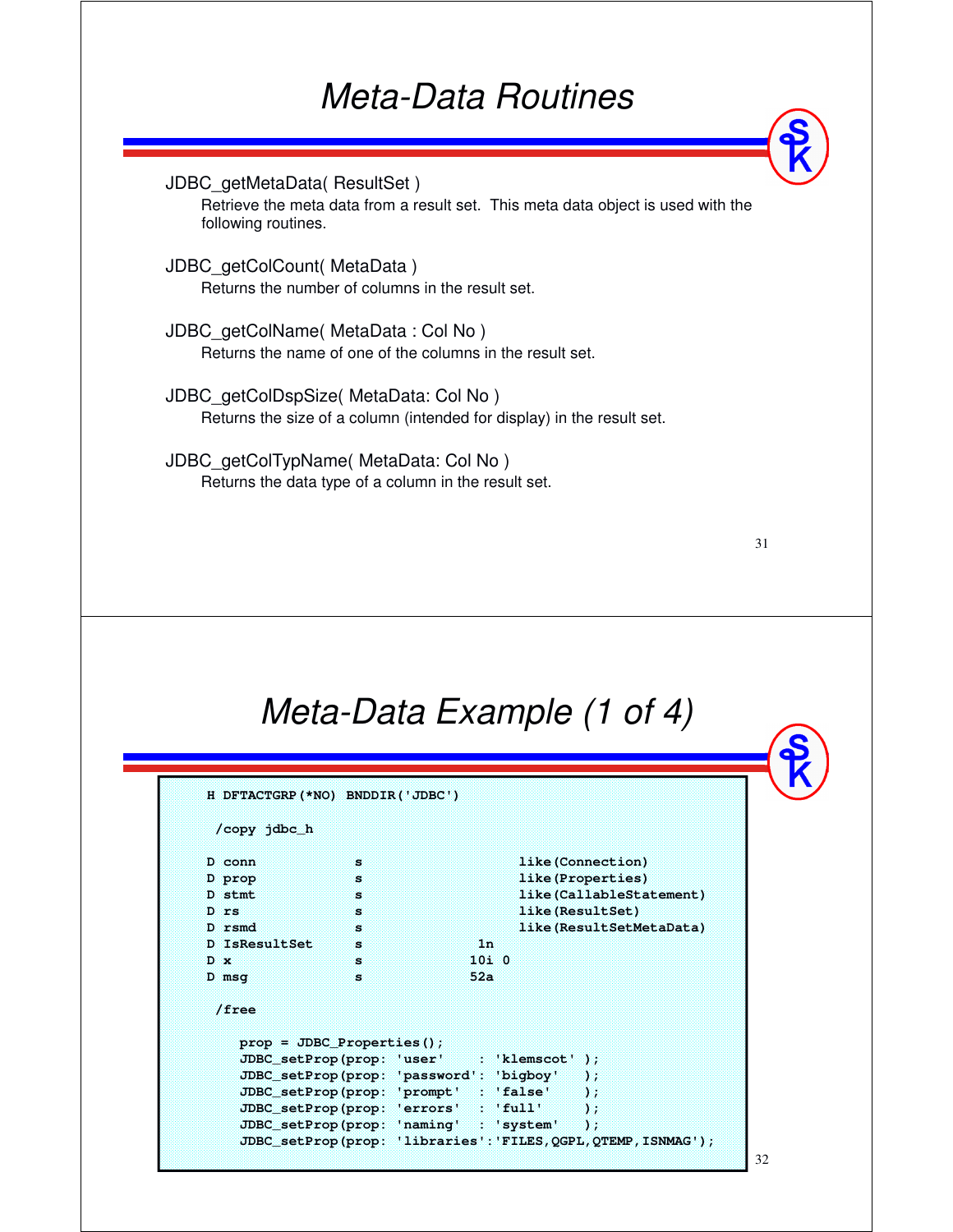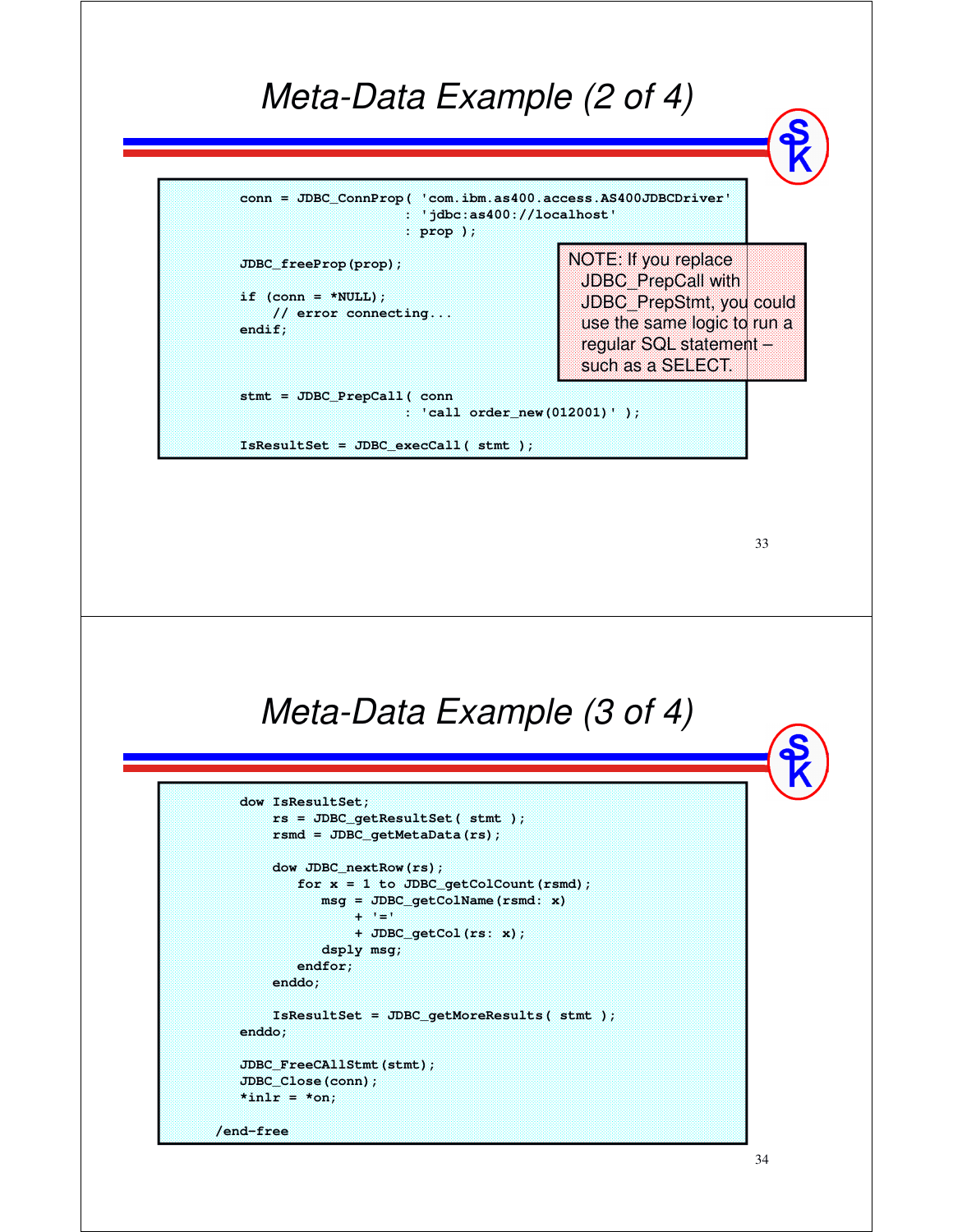### *Meta-Data Example (4 of 4)*

This sample program just outputs the column names & their values with DSPLY, so they'll appear in my job log, as follows:

| <b>DSPIY</b> | $ORDERNO= A0000015$               |
|--------------|-----------------------------------|
| <b>DSPLY</b> | $CUSTNO=12001$                    |
| <b>DSPLY</b> | <b>SCAC=UPSN</b>                  |
| <b>DSPIY</b> | SHIPNAME=Scott Klement            |
| <b>DSPIY</b> | SHIPADDR1=System iNEWS Magazine   |
| DSPIAY       | SHIPADDR2=321 Sesame St.          |
| <b>DSPLY</b> | SHIPADDR3=Franklin. WI 53132      |
| <b>DSPLY</b> | <b>BILLNAME=Wayne Madden</b>      |
| <b>DSPLY</b> | BILLADDR1=Penton Technology Media |
| <b>DSPLY</b> | $BII.LADDR2=123$ 29th St.         |
| <b>DSPLY</b> | BILLADDR3=Loveland, CO.           |
| <b>DSPLY</b> | SHIPDATE=2008-03-01               |
| DSPIAZ       | <b>MSGIDE</b>                     |
| <b>DSPIN</b> | $MSG =$                           |

35

## **Miscellaneous**

#### **Support for Nulls**

- To support null fields in databases, the JDBC\_getCol() and JDBC\_setXXX procedures have an optional parameter of type "named indicator".
- If you pass this parameter when reading a column, it'll be turned on if the field is set to null in the databaase.
- If you pass this parameter when setting the value for a column, then the field will be marked as null if the indicator is on, not-null, otherwise.

#### **Commitment Control**

- In addition to the other procedures mentioned, JDBCR4 has procedures for commitment control.
- **JDBC\_Commit()** commits transactions to disk.
- **JDBC\_Rollback()** rolls the values back.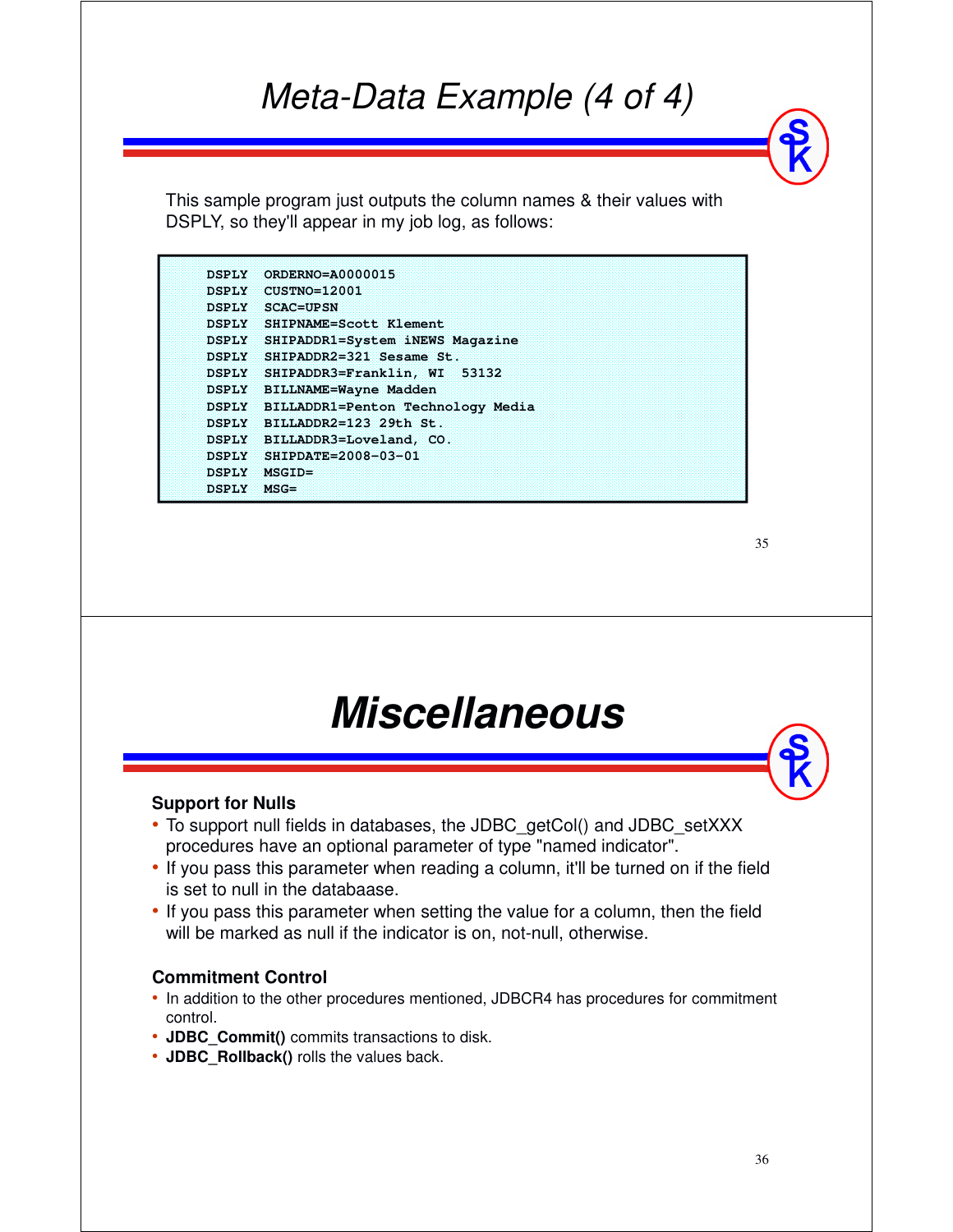# **Links to JDBC Drivers**

#### Oracle Driver

http://www.oracle.com/technetwork/database/enterprise-edition/jdbc-112010-090769.html

Oracle JDBC FAQ http://www.oracle.com/technetwork/database/enterprise-edition/jdbc-faq-090281.html

jTDS Open Source driver for MS SQL Server http://jtds.sourceforge.net (Microsoft also makes a driver, but it is not recommended. Far too many people have reported problems with it.)

MySQL Connector/J Driver: http://www.mysql.com/products/connector/j/

IBM DB2 UDB Driver (Windows or Linux DB2) https://www14.software.ibm.com/webapp/iwm/web/preLogin.do?source=swg-idsdjs

IBM DB2 Driver for IBM i (JTOpen) http://jt400.sourceforge.net

|             | - |
|-------------|---|
| ٠<br>I      |   |
| I<br>×<br>v | ۰ |

# **More Information**

Scott's web page contains the JDBCR4 RPG interface, sample code, and the handout for this talk.

http://www.scottklement.com/jdbc/

Note: Scott wrote many articles related to these tools on iProDeveloper.com. Unfortunately, they removed these articles when they decided to exit the IBM i market. The titles are listed on Scott's site, so you can search for them in the Internet Wayback Machine (Internet Archive) if you need them.